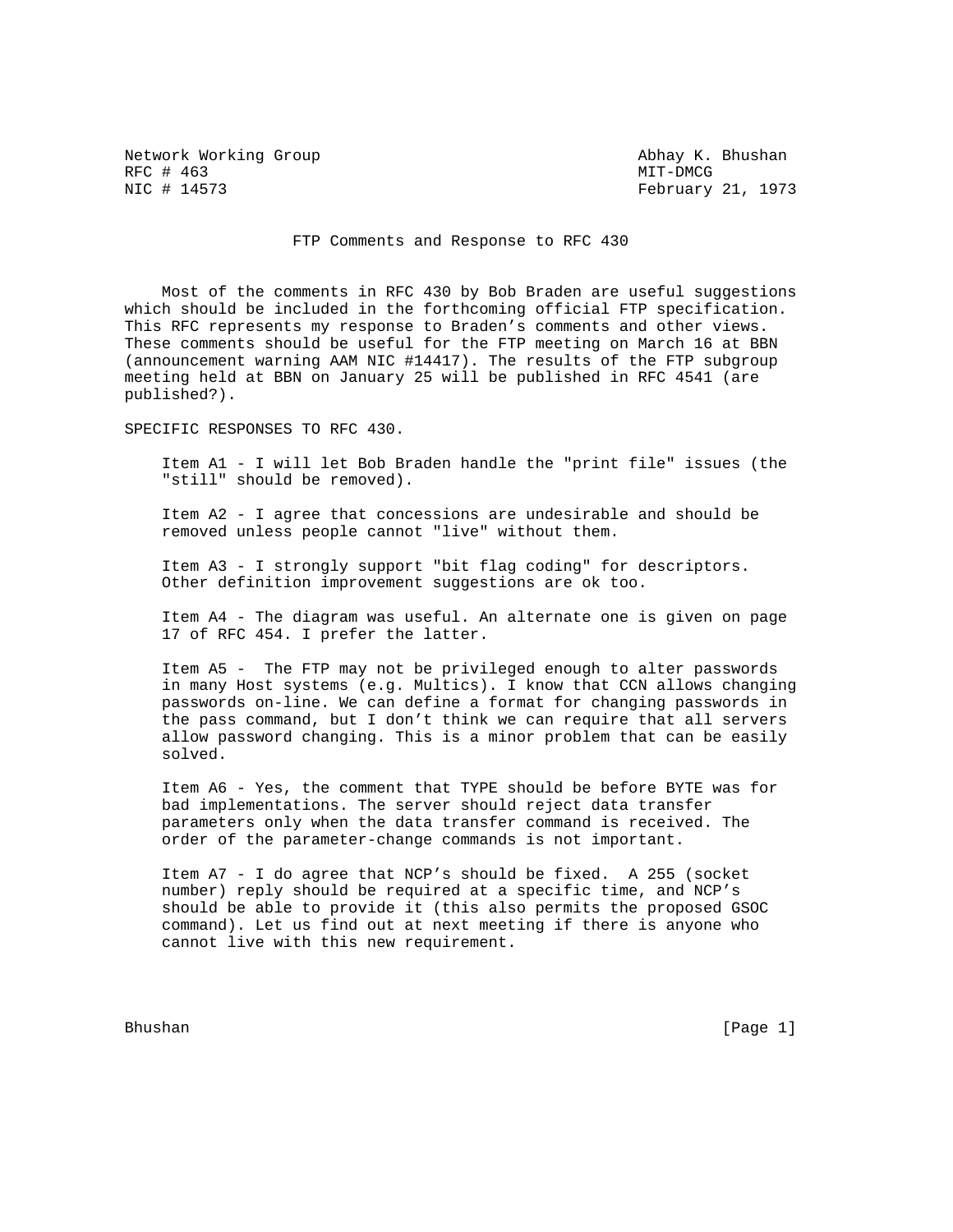Item A8 - Yes.

 Item B - There are at least two ways to solve the FTP parameter encoding problem presented by Bob Braden. One is to allow multiple letter in the TYPE command as suggested by Bob and the other is to have a new command such as FORM (which could be P or U). Other solutions are equally acceptable to me.

 Item C - Our emphasis should be on working protocol as well as elegance. I like the proposed GSOC command over the listen. In fact GSOC can be used for all data connection security checking. The 255 reply should be sent with GSOC only, and the server should use only those sockets for data connection.

 Item D - We need more discussion on the issue of site dependent FTP parameters. I will put it on the agenda for the forthcoming FTP meeting.

FURTHER COMMENTS

 1. The command-reply sequence needs to be tightened in both specification and implementations to allow convenient use of FTP by programs or "automatons".

 2. A 300 reply greeting upon first connecting to the FTP server should be required and not optional. This avoids the programs having to wait an arbitrary time for such a greeting before issuing commands. Commands may only be sent after the 300 reply is received from the server.

 3. RFC 454 needs a discussion of transfer between two FTP servers arranged by the user via the LSTN or GSOC commands.

 4. Perhaps we should allow specification of data transfer parameters in a single command line (for reasons of efficiency). A suggested format is to have <SP> separate the parameters bunched together in a single line (requiring only a single reply). Consider the following sequences:

> STRU F TYPE I BYTE 36 MODE S <CR><LF> reply - 200 OK

 5. Further discussion of MAIL and MAIL.file commands seems necessary. Perhaps we will get some useful input from the MAIL meeting at SRI on February 23, The following issues seem particularly relevant to me:

 a) Allowing mail to multiple users. It should be required that FTP servers allow this.

Bhushan [Page 2]